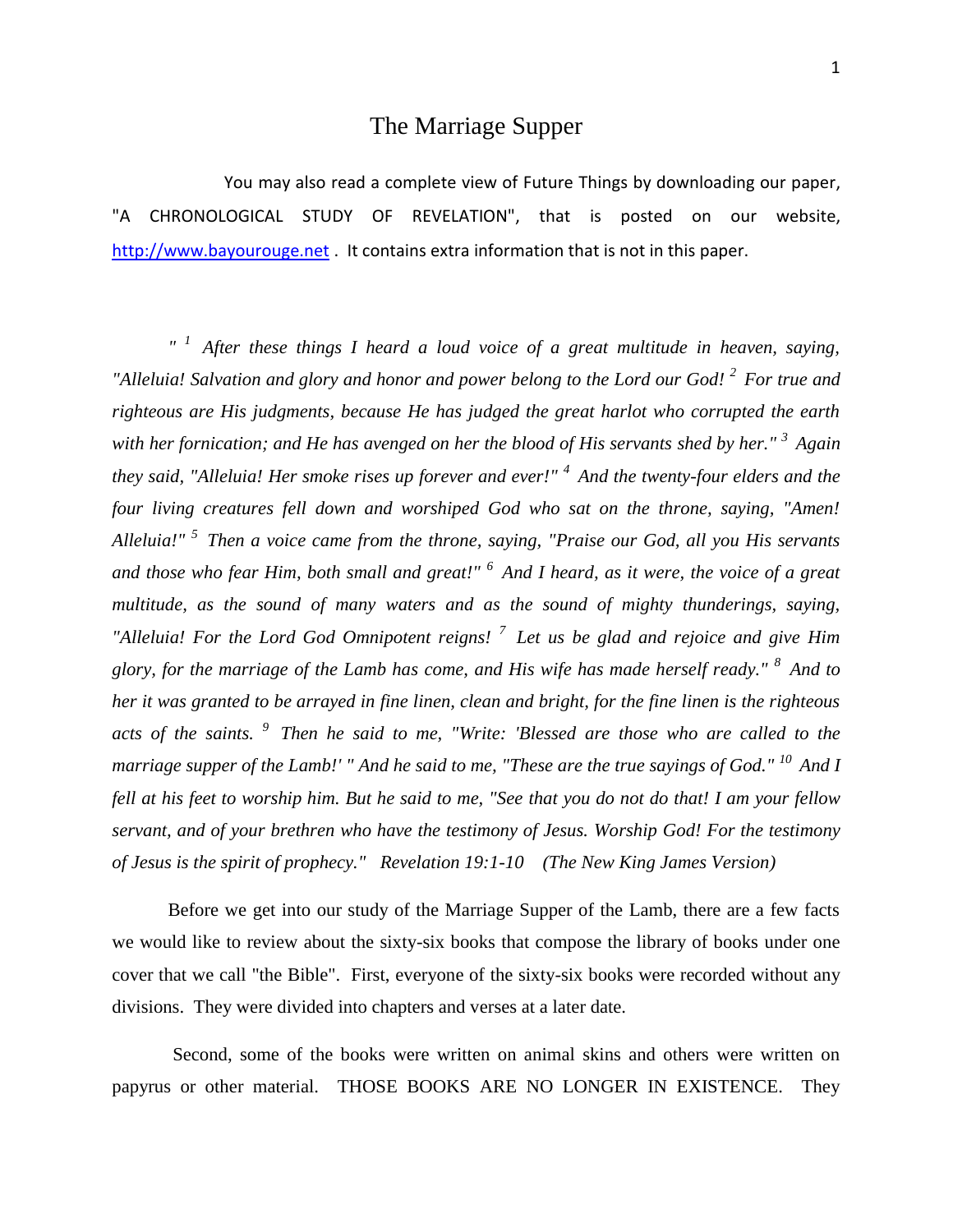deteriorated long ago. The translations into various native languages were translated from what we consider faithful copies. Those faithful copies were supposed to be compared with each other in order to establish their accuracy and then translated into the different languages. The approximately forty different writers of the original books were inspired by God. THOSE WHO TRANSLATED THE BIBLE INTO NATIVE LANGUAGES WERE NOT INSPIRED. Sometimes the translators allowed their personal religious beliefs to influence how they translated a particular verse or passage. Because of that, every translation has some error in it. Although some translations have less error than others, there has never been a perfect, errorless translation. Only the original books were perfect and without error. That is why a person should read all the scriptures dealing with a particular subject before they come to a conclusion about what they think God is teaching. It is also important that we are able to see what the Hebrew word or the Greek word really means in our own language. That is the reason it is so important, if possible, for you to have access to a good concordance or a good Bible software. I suggest that before you accept anything, including these papers, that you read **all** the scriptures dealing with the subject and then come to a conclusion about what God is saying. Be careful as you read anything, to make sure the person writing is not propagating "the skin of truth stuffed with a lie".

Another important fact is that the information in the Book of Revelation is not recorded in chronological order starting from chapter one, verse one and concluding with the information recorded in chapter twenty-two, verse twenty-one. We find in chapter ten, verses 5-7, for instance, the following:

*" <sup>5</sup>The angel whom I saw standing on the sea and on the land raised up his hand to heaven <sup>6</sup>and swore by Him who lives forever and ever, who created heaven and the things that are in it, the earth and the things that are in it, and the sea and the things that are in it, that there should be delay no longer, <sup>7</sup>but in the days of the sounding of the seventh angel, when he is about to sound, the mystery of God would be finished, as He declared to His servants the prophets. Revelation 10:5-7 (The New King James Version)* 

Jesus Christ, in His instructions to His disciples in Matthew 24:45-51, explained what He meant by delay when John was told in Revelation 10:6 that there should be delay no longer. *" <sup>45</sup> "Who then is a faithful and wise servant, whom his master made ruler over his household, to give them food in due season? <sup>46</sup>Blessed is that servant whom his master, when he comes, will*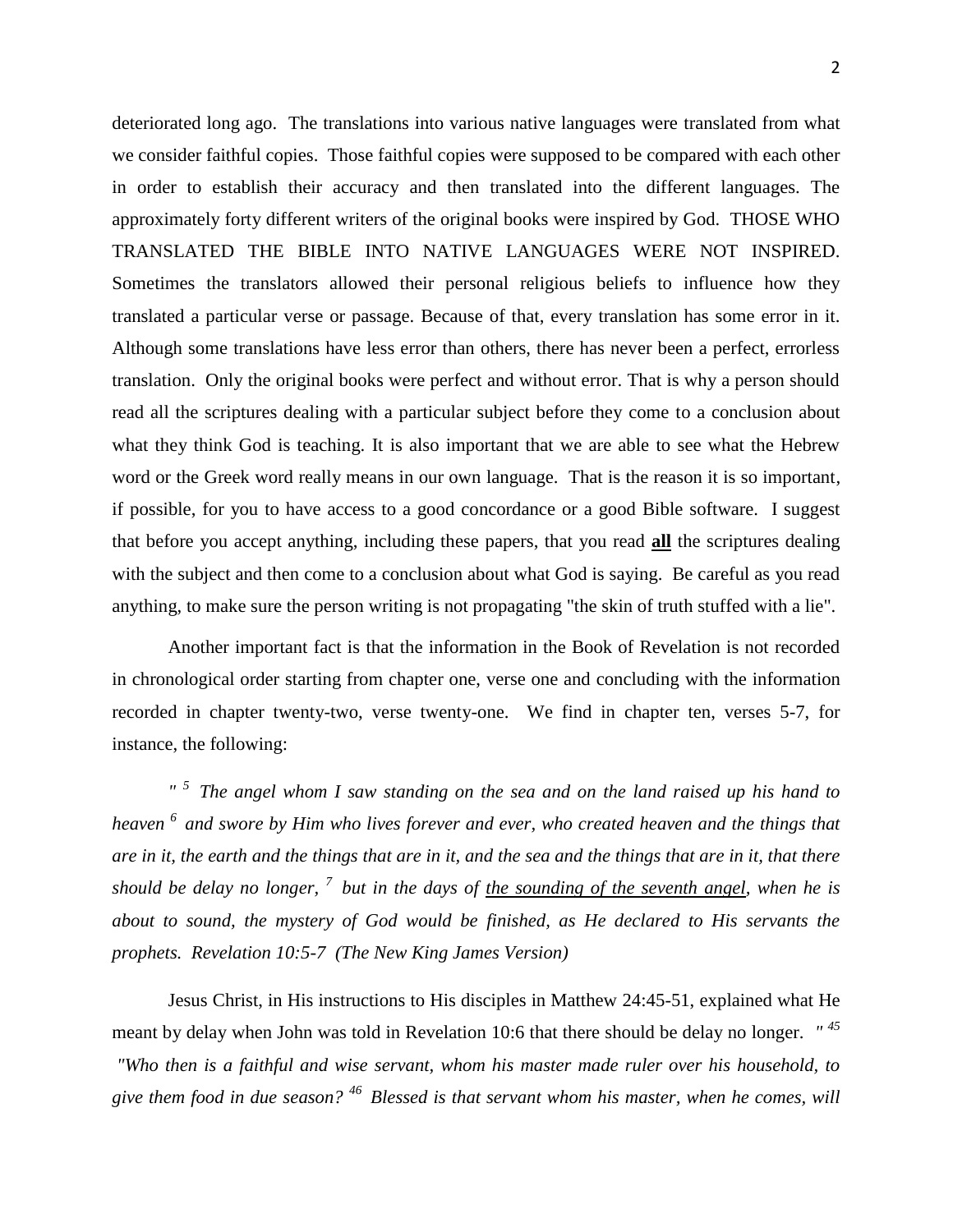*find so doing. <sup>47</sup>Assuredly, I say to you that he will make him ruler over all his goods. <sup>48</sup>But if that evil servant says in his heart, 'My master is delaying his coming,' <sup>49</sup>and begins to beat his fellow servants, and to eat and drink with the drunkards, <sup>50</sup>the master of that servant will come on a day when he is not looking for him and at an hour that he is not aware of, <sup>51</sup>and will cut him in two and appoint him his portion with the hypocrites. There shall be weeping and gnashing of teeth. Matthew 24:45-51 (The New King James Version)* 

John is told that when the seventh angel sounds his trumpet, the mystery of God will no longer be delayed but will be finished. This is the mystery that Paul taught about in Ephesians 1:3-12, *" <sup>3</sup>Praise be to the God and Father of our Lord Jesus Christ, who has blessed us in the heavenly realms with every spiritual blessing in Christ. <sup>4</sup>For he chose us in him before the creation of the world to be holy and blameless in his sight. In love <sup>5</sup>he predestined us for adoption to sonship through Jesus Christ, in accordance with his pleasure and will— <sup>6</sup>to the praise of his glorious grace, which he has freely given us in the One he loves. <sup>7</sup>In him we have redemption through his blood, the forgiveness of sins, in accordance with the riches of God's grace <sup>8</sup>that he lavished on us. With all wisdom and understanding, <sup>9</sup>he made known to us the mystery of his will according to his good pleasure, which he purposed in Christ, <sup>10</sup>to be put into effect when the times reach their fulfillment—to bring unity to all things in heaven and on earth under Christ. Ephesians 1:3-10 (The New International Version)* 

That is exactly what will happen when the seventh angel sounds his trumpet, as we shall see in the next chapter, Revelation 11. We find in the latter part of Revelation chapter 11 that the seventh angel will blow his trumpet, the mystery of God will no longer be delayed but will be finished and all things in heaven and on earth will be brought under the authority of Christ. Once that happens, He will reign forever and ever. *" <sup>14</sup>The second woe has passed, but the third is coming soon. <sup>15</sup>Then the seventh angel blew his trumpet. There were loud voices in heaven, saying, "The kingdom of the world now belongs to our Lord and to his Anointed, and he will reign forever and ever." <sup>16</sup>The twenty-four elders who sat on their thrones before God prostrated themselves and worshiped God <sup>17</sup>and said: "We give thanks to you, Lord God almighty, who are and who were. For you have assumed your great power and have established your reign. <sup>18</sup>The nations raged, but your wrath has come, and the time for the dead to be judged, and to recompense your servants, the prophets, and the holy ones and those who fear*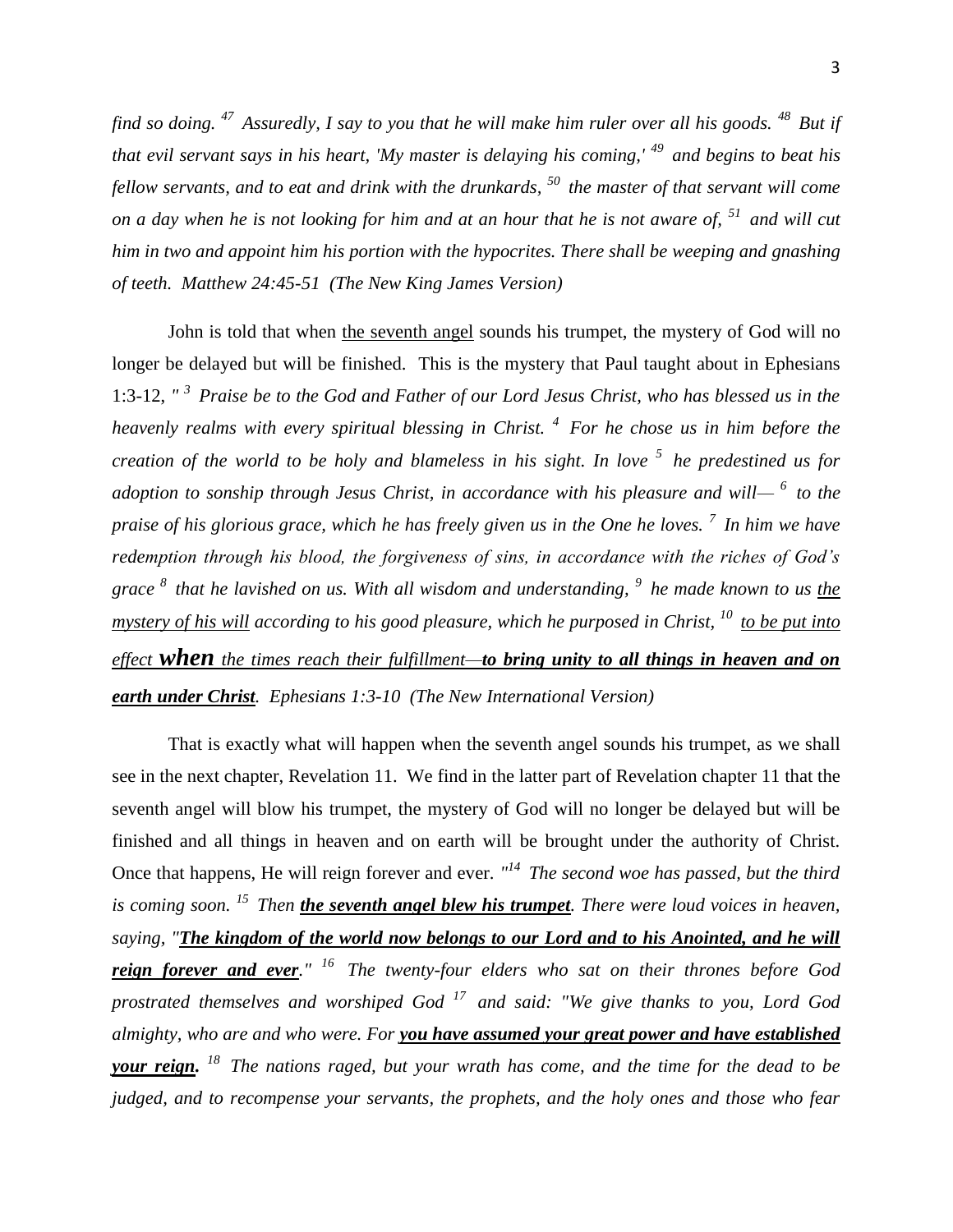4

*your name, the small and the great alike, and to destroy those who destroy the earth." <sup>19</sup>Then God's temple in heaven was opened, and the ark of his covenant could be seen in the temple. There were flashes of lightning, rumblings, and peals of thunder, an earthquake, and a violent hailstorm. Revelation 11:14-19 (The New American Bible)* 

If, at the end of Revelation, chapter 11, all things in heaven and on earth will be brought under the authority of Christ and He will begin to reign forever and ever, why did Christ give us the information in chapters 12 through 22? It is obvious that much of what is revealed in chapters 12 through 22 take place **before** the seventh angel blows his trumpet and all things in heaven and on earth are brought under the authority of Christ and He begins to reign forever and ever. Because much of the information Christ reveals in Revelation, chapters 12-22 is extra information.

Please think of it this way. Christ sent His δοῦλος (pronounced doo' los - His bondservants) a panoramic view of the things which would begin shortly and would culminate with all things in heaven and on earth being brought under His authority. The information we find at the end of the eleventh chapter finished the wide sweeping panoramic view. Then, beginning with chapter 12, Christ gives His bondservants extra information they are to place in the "cubby holes" of the panoramic view in order to better understand what He revealed. Included in that extra information was the information He revealed about the Marriage Supper of the Lamb.

We do not know exactly when the Marriage Supper of the Lamb will take place although we do know the following:

1- It will take place in the Third Heaven while the seven years of the Great Tribulation will take place here on the earth.

2- Since the first event that those who are caught up will attend is the Bema Seat (the Reward Seat), the Marriage Supper will take place after the Bema Seat is finished.

3- The Marriage Supper will take place before Christ returns to this earth to set up His 1,000 year reign.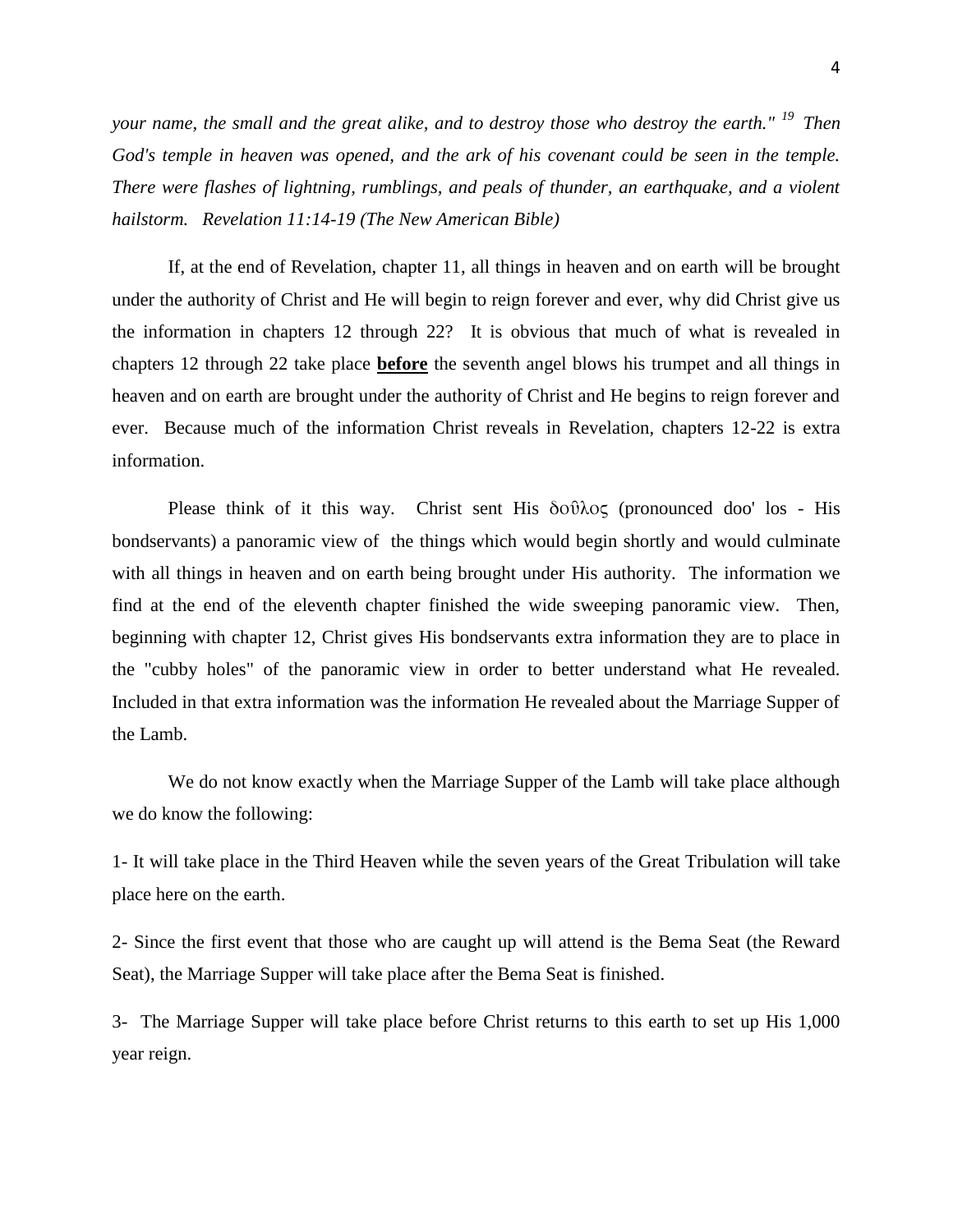4- There will be wedding guests such as John the Baptist attending the Marriage Supper. They

are friends of the Bride Groom, not part of the Bride. John the Baptist did not have the one thing that all members of the Bride of Christ must have-scriptural baptism. No one had the authority to administer scriptural baptism until the Lord sent John the Baptist to prepare the material Jesus Christ called, organized, instructed, commissioned and empowered. In the beginning only two people were given the authority to administer scriptural baptism. One of them was John the Baptist. The other was Jesus Christ. John the Baptist **could not** pass his authority down to his disciples. Jesus Christ **could and did** pass His authority down to His disciples and they passed their authority down to their disciples and they passed their authority down to their disciples and they passed their authority down to their disciples... to this present time. Although John the Baptist baptized others, none of the disciples of John the Baptist had the authority to baptize him. That means that the only way John the Baptist could receive scriptural baptism and become a member of the Bride of Christ was to become a scripturally baptized member of a local, scriptural church. But John the Baptist was arrested and killed before he was able to become a scripturally baptized member of a local, scriptural church.

*" <sup>22</sup>After these things came Jesus and his disciples to the land of Judea, and there he did tarry with them, and was baptizing; <sup>23</sup>and John was also baptizing in Aenon, nigh to Salem, because there were many waters there, and they were coming and were being baptized-- <sup>24</sup>for John was not yet cast into the prison-- <sup>25</sup>there arose then a question from the disciples of John with some Jews about purifying, <sup>26</sup>and they came unto John, and said to him, `Rabbi, he who was with thee beyond the Jordan, to whom thou didst testify, lo, this one is baptizing, and all are coming unto him.' <sup>27</sup>John answered and said, `A man is not able to receive anything, if it may not have been given him from the heaven; <sup>28</sup>ye yourselves do testify to me that I said, I am not the Christ, but, that I am having been sent before him; <sup>29</sup>he who is having the bride is bridegroom, and the friend of the bridegroom, who is standing and hearing him, with joy doth rejoice because of the voice of the bridegroom; this, then, my joy hath been fulfilled." John 3:22-29 (Youngs Literal Translation)*

*" <sup>7</sup>As these men went away, Jesus began to speak to the crowds about John: "What did you go out into the wilderness to see? A reed swaying in the wind? <sup>8</sup>What then did you go out to see? A man dressed in soft clothes? Look, those who wear soft clothes are in kings' palaces. <sup>9</sup>*